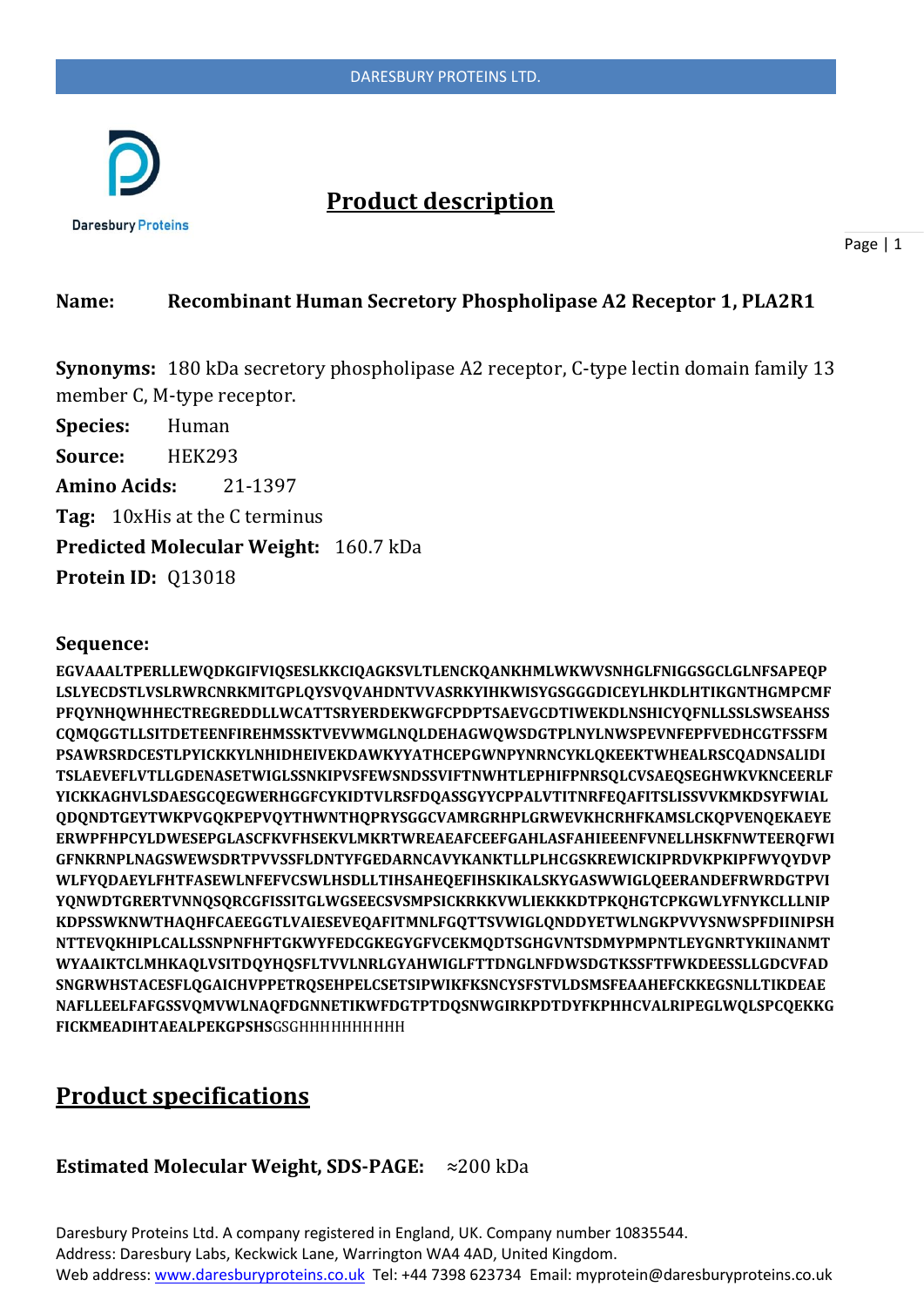**Grade & Purity:** >95% as estimated by SDS-PAGE stained with Instant Blue Stain (Expedeon).



Page | 2

Endotoxins: Less than  $0.1$  ng/ $\mu$ g (1 IEU/ $\mu$ g), as measured by LAL method.

**Formulation:** PBS 20% Glycerol

### **Shipping**

Product is shipped either on dry or wet ice. Upon receipt, store at -20°C to -70°C.

## **Product application and Storage**

**Storage:** The protein should be stored at -20°C to -70°C preferably in small aliquots to avoid repeated freeze-thaw cycles.

**Stability:** At least 12 months at -20°C to -70°C and at least 1 month at 2°C to 8°C.